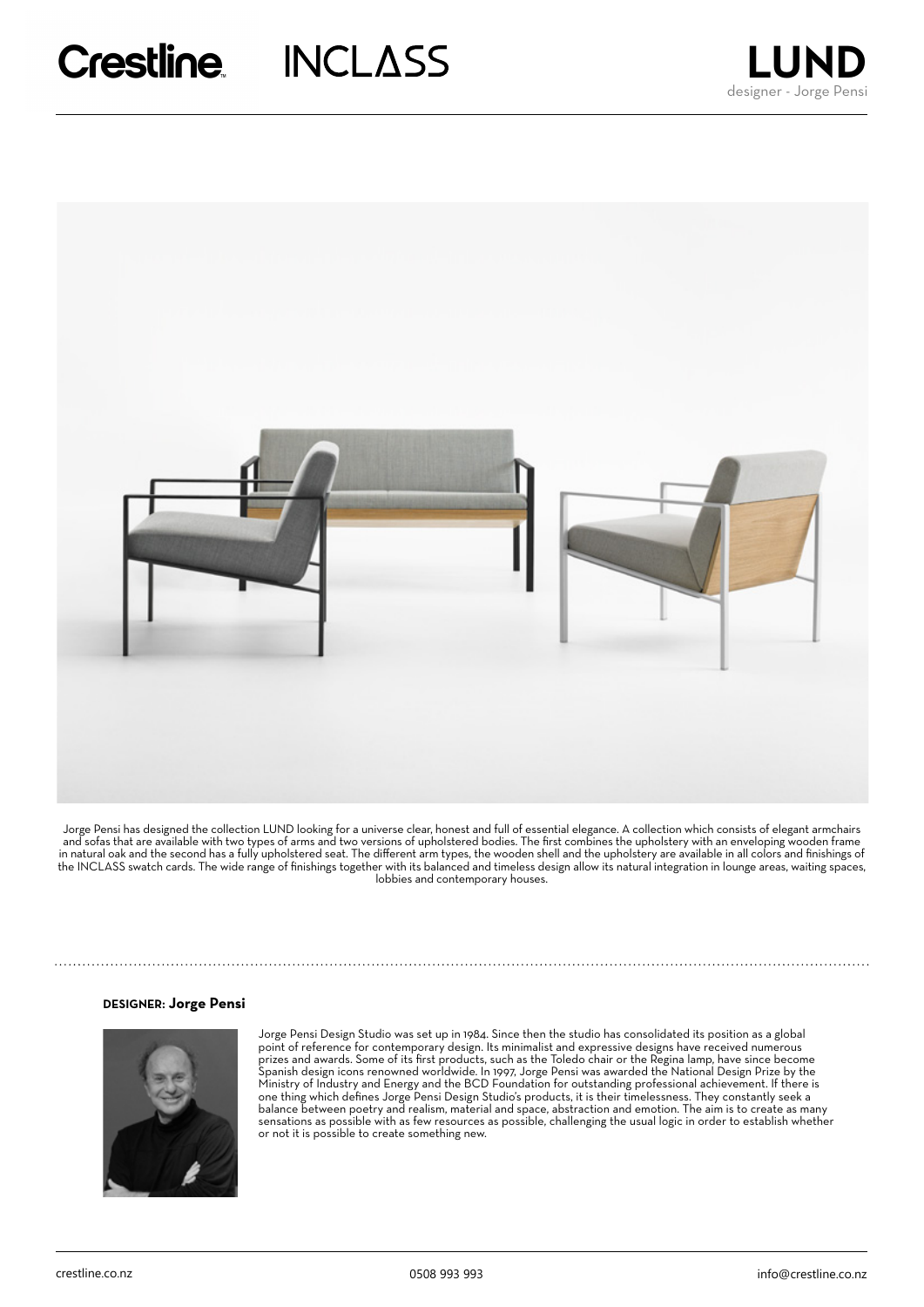# **SEAT BODY**

### **Fully upholstered.**

It is manufactured with a steel structure covered in mouldinjected CMHR high-density, high-resilience polyurethane foam.

**Upholstered and exposed wood.** It is manufactured with a steel inner structure covered in HR high-resilience, variable-density flexible polyurethane foam. *Upholstery:* Available in all the fabrics and leathers from the INCLASS swatch card and also in fabrics supplied or specified by the customer.





### **STRUCTURE**

Made from 30x15-mm steel tube.

*Finishes:* Coated in heat-hardened polyester powder paint in any of the colours from the INCLASS metallic finishes chart. Pads: Includes standard plastic pads in contact with the floor.



### **ARMS**



**Metallic arms.** Laterals manufactured in 30x15-mm steel tube and top part manufactured from a 30x10-mm solid plate.



**Metallic arms with upholstered armrests.** Manufactured from 30x15-mm steel tube and top part manufactured from a 30x10-mm solid plate, with upholstered embellisher in the top part.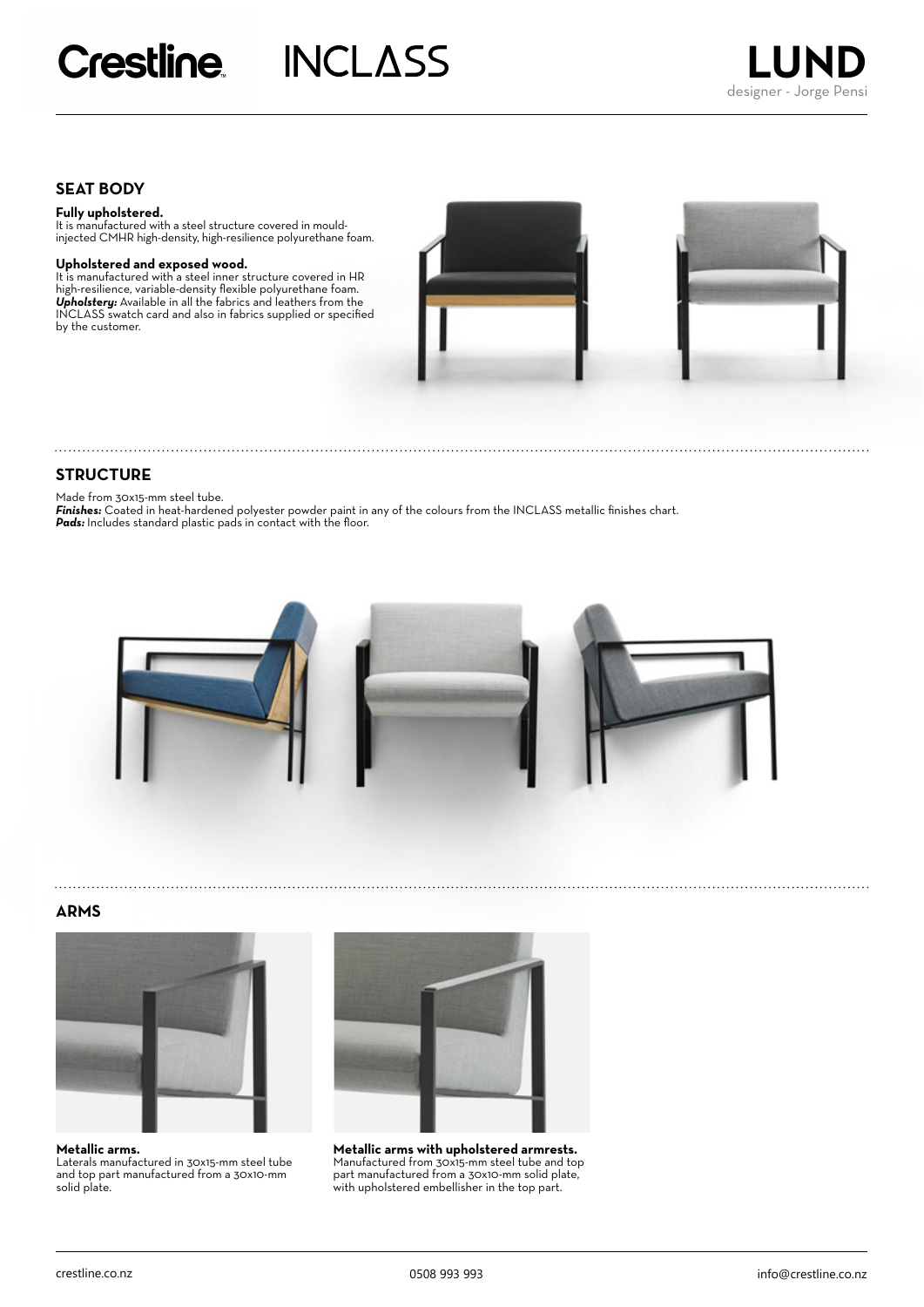# Crestline INCLASS



| Fully upholstered | Height | Seat<br>height | Arm<br>height | Width      | Seat width | Depth | Seat depth | Weight (kg) | Fabric (m) |
|-------------------|--------|----------------|---------------|------------|------------|-------|------------|-------------|------------|
| LUNOO10           | 68     | 43             | 53,5          | 69         | 62         | 71    | 52         | 19          | 2,4        |
| LUNO020           | 68     | 43             | 53,5          | <b>130</b> | 124        | 71    | 52         | 28          | 3,7        |

| Upholstered and<br>exposed wood | Height | Seat<br>height | Arm<br>height | Width | Seat width | Depth | Seat depth | Weight (kg) | Fabric (m) |
|---------------------------------|--------|----------------|---------------|-------|------------|-------|------------|-------------|------------|
| LUNDOIIO                        | 68     | 43             | 53,5          | 69    | 62         | 71    | 52         | 25          | 1,8        |
| LUNDO120                        | 68     | 43             | 53,5          | 130   | 124        | 71    | 52         | 40          | 2,7        |

# **METALLIC BASES**



**Optional**

| Optional        |       |            |      |                |         |                |                 |           |          |           |            |
|-----------------|-------|------------|------|----------------|---------|----------------|-----------------|-----------|----------|-----------|------------|
|                 |       |            |      |                |         |                |                 |           |          |           |            |
| Coffee<br>brown | Stone | Light grey | Rose | Clay<br>orange | Mustard | Water<br>green | Marine<br>green | Navi blue | Sky blue | Rust grey | Rust brown |

# **WOODEN PARTS**